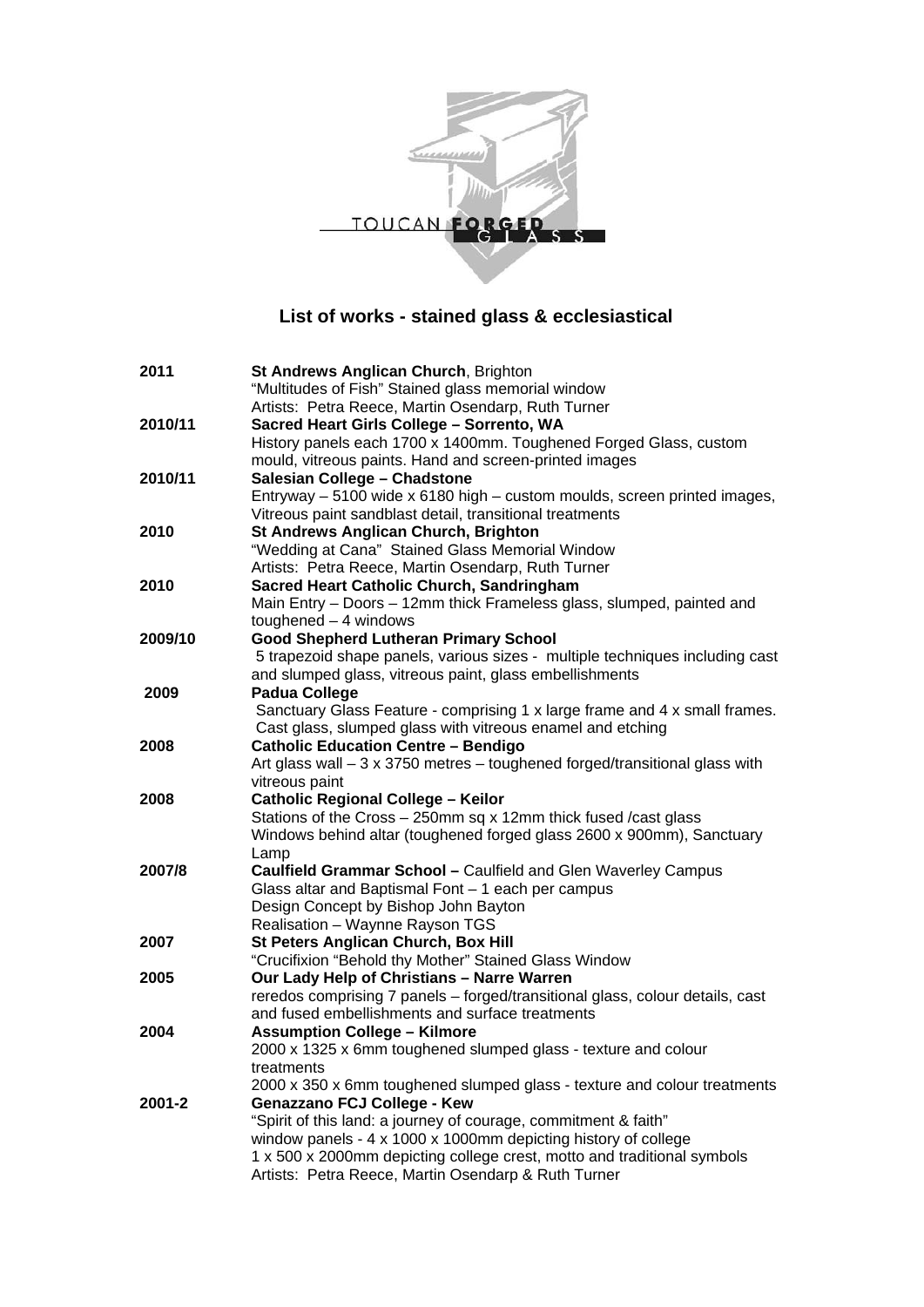| 2000 | <b>St Elizabeths Church, Noble Park</b>                                      |
|------|------------------------------------------------------------------------------|
|      | Entry way window panel - Feature glass window - 3300 x 2400mm nom.           |
|      | coloured cast and fused glass to metal frame                                 |
|      | Artist - Waynne Rayson TGS                                                   |
| 2000 | <b>Bunyip Hillview Hostel</b>                                                |
|      | 3 window panels - stained glass depicting rail transport                     |
|      | Artists: Petra Reece, Martin Osendarp, Ruth Turner                           |
| 2000 | <b>Melbourne Grammar School</b>                                              |
|      | " Adie Simondson" stained glass window                                       |
|      | Artists: Petra Reece, Martin Osendarp, Ruth Turner                           |
| 1999 | <b>Bunyip Hillview Hostel</b>                                                |
|      | 4 window panels - stained glass - 1350 x 550mm ea                            |
|      | Historic view from 1860 to 2000 - 4 seasons                                  |
|      | Artists: Petra Reece, Martin Osendarp, Ruth Turner                           |
| 1999 | <b>St Elizabeths Church - Noble Park</b>                                     |
|      | fused glass entry window - 3300 x 2400mm                                     |
|      | formed glass window panels, baptismal font, cast glass jewels (wall inserts) |
|      | Artist: Waynne Rayson                                                        |
| 1998 | <b>Sacred Heart Parish - Diamond Creek</b>                                   |
|      | Various cast glass wall inserts                                              |
|      | tabernacle & surround, sanctuary lamp                                        |
|      | Artist: Waynne Rayson                                                        |
| 1998 | St Peters Anglican Church - Box Hill                                         |
|      | 2 window panels - stained glass - 3000 x 600mm ea                            |
|      | Artists: Petra Reece, Martin Osendarp, Ruth Turner                           |
| 1997 | St Michaels Uniting Church - Collins St, Melbourne                           |
|      | window panel - stained glass - 1000 x 800mm                                  |
|      | Artist: Ruth Turner                                                          |
| 1996 | St Michaels Uniting Church - Collins st Melbourne                            |
|      | Cloister wall enclosure - kiln formed glass - 6000 x 2000mm                  |
| 1996 | St Peters Anglican Church - Brighton                                         |
|      | stained glass - 1400 x 600mm                                                 |
|      | Artists: Petra Reece, Martin Osendarp, Ruth Turner                           |
| 1996 | St Pauls Anglican Church - Stanhope Qld                                      |
|      | window panel - stained glass - 1400 x 800mm                                  |
|      | Artists: Petra Reece, Martin Osendarp, Ruth Turner                           |
| 1993 | <b>Resurrection Church Parish - St Albans West</b>                           |
|      | Window panels - fused glass - 9 sq metres                                    |
|      | tabernacle surround, sanctuary lamp, cast glass jewels                       |
|      | Artist: Waynne Rayson                                                        |
| 1993 | South Yarra Presbyterian Church                                              |
|      | Restoration of Stained glass windows                                         |
|      | (early 20th century) 5sq metres                                              |
|      | <b>Toucan Glass Studio</b>                                                   |
| 1993 | <b>Carmelite Convent Chapel - Canberra</b>                                   |
|      | Window panels - fused glass - 7 sq metres                                    |
|      | Tabernacle surround, sanctuary lamp and assorted glass accessories           |
|      | Artist: Waynne Rayson                                                        |
| 1993 | <b>Geelong College Chapel</b>                                                |
|      | Stained glass window - contemporary design                                   |
|      | fused, painted and leaded glass 7.5 sq metres                                |
|      | Artist: John Greig<br>Manufacture: Toucan Glass Studio                       |
| 1992 | <b>St Andrews - Brighton</b>                                                 |
|      | stained glass, "Sepic River, New Guinea"                                     |
|      | Artists: Petra Reece, Martin Osendarp, Ruth Turner                           |
| 1992 | <b>Uniting Church - Malvern</b>                                              |
|      | stained glass "Jewish Reconciliation Window"                                 |
|      | Artists: Petra Reece, Martin Osendarp, Ruth Turner                           |